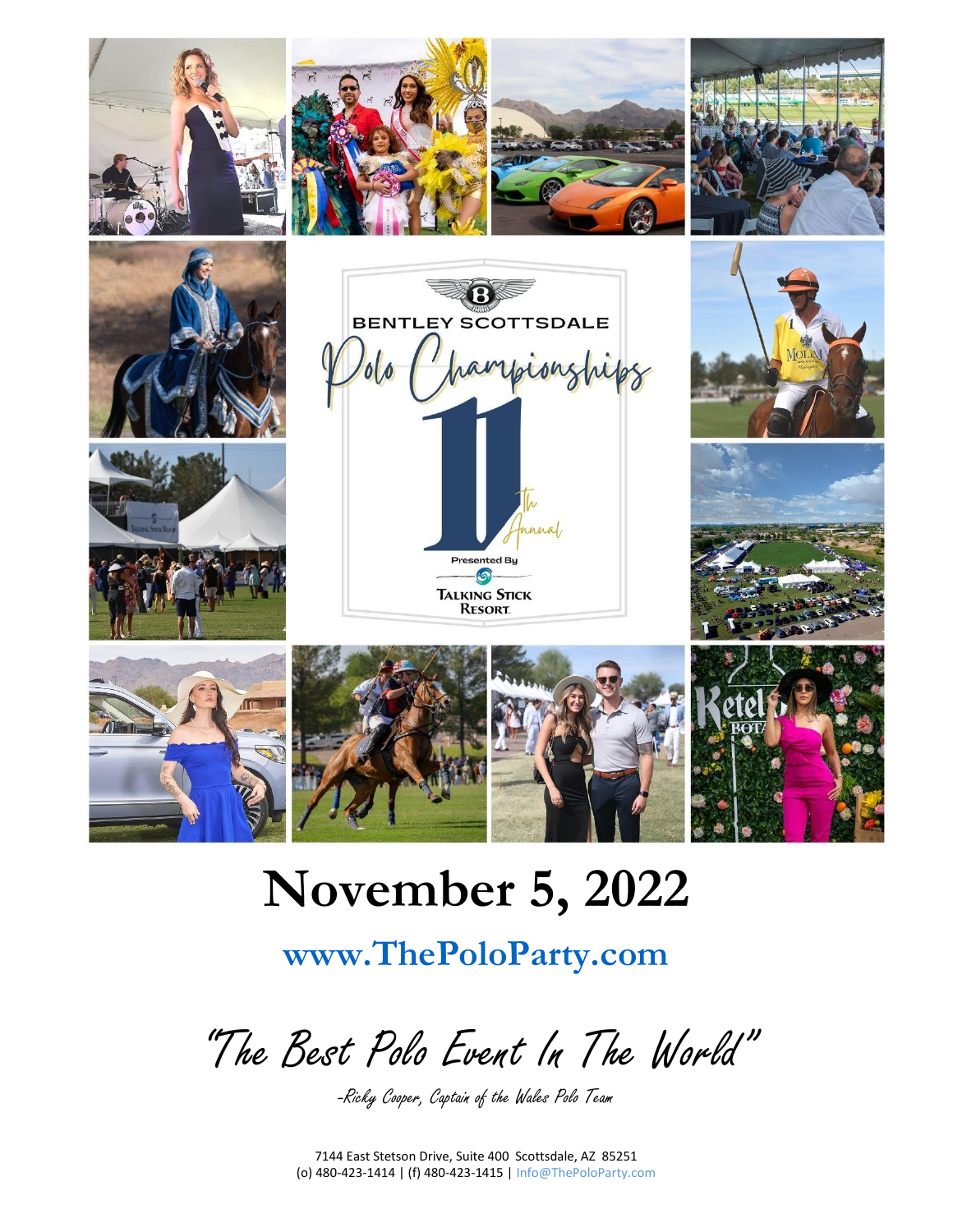

November 5, 2022

#### **Attendance & Demographic**

Over 11,000 fans attended in 2019. Record breaking year for ticket sales in 2019. 56% female. 44% male.

**Attendees by Location**

Arizona: 80% (Scottsdale: 50%, Phoenix: 22%) Outside Arizona: 20%

Top Zip Codes For Attendees

85251 - Scottsdale 85260 - Scottsdale 85255 - Scottsdale 85254 - Scottsdale 85253 - Paradise Valley

Average Age: 47 years

85258 - Scottsdale 85259 - Scottsdale 85250 - Scottsdale 85286 - Scottsdale 85018 - Phoenix

#### **Polo Spectator Demographics**

Net Worth of more than \$1 Million: 64.2%

Under 35 years: 15.6% 35-44 years: 27.1% 45-64 years: 48.8%

Education: College Degree: 76.8% Post Grad Degree: 29.9%

64+ years: 8.5%

Primary Residence Average Value: \$515,000 \$500,000: 31.4% More than \$1 Million: 10%

> Occupation: Professional / Mgmt: 58.8% President / Director: 33.2%

#### **Location**

WestWorld of Scottsdale Polo Field, a premier, nationally recognized equestrian facility with a breathtaking backdrop of the McDowell Mountains. Just north of Frank Lloyd Wright Blvd. along the 101 Freeway. Home to the world-famous Barrett-Jackson Collector Car Auction and Scottsdale Arabian Horse Show.

#### **Why Polo?**

From the affordable to the exclusive. From the underprivileged to the very privileged. All feel welcome and have a role in creating America's most-attended and most interesting polo event. Over \$12,000,000 in earned media coverage, social media, advertising and television exposure since inception in 2011. Over 15,600 followers on social media.

#### **Beyond Polo**

Innovative "World's Longest Catwalk" produced by Phoenix Fashion Week. Barrett-Jackson Collector Car Auction Sneak Preview. An atmosphere and additional lifestyle offerings like no other polo event in the world.

#### **Event Details**

The Polo Party hosts top players from around the world. 2022 players & teams to be announced. Variety of ticket, table, tent, tailgating, vendor and sponsorship opportunities available.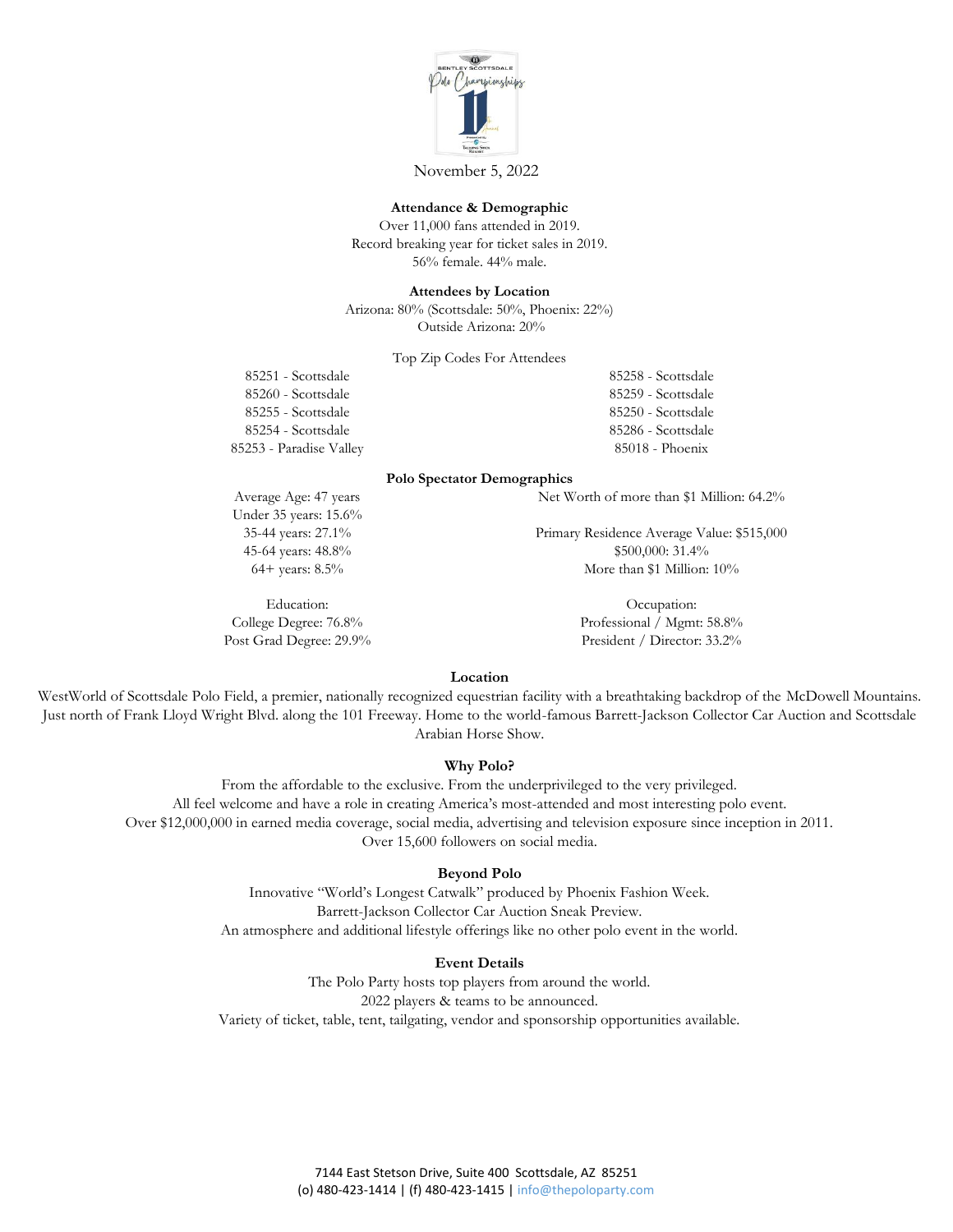

# **Exhibitor Information**

## **Set-Up**

Friday, November 4@ 12:00pm - 3:00pm

\*\*\* ALL Exhibitors MUST check-in during this time. NO exceptions, regardless of what your setup/display requirements are. Any Exhibitor who does not check-in during this time will lose Exhibiting space and forfeit payment.

Saturday, November 5@ 7:30am - 9:30am

\*\*\* This is for last-minute set-up ONLY. Exhibitors who did not check-in during allotted time on Friday will NOT be allowed to set-up.

All Displays must be completed and all equipment moved-in/vehicles cleared out by 9:00am Saturday.

## **Exhibiting Hours**

Must be open Saturday, November 5@ 10:00am – 5:00pm

## **Tear-Down**

Removal of exhibit material may not begin until Saturday, November 5after 5:00pm. All booths must be cleared out by 7:00pm Saturday, November 5. Security will be provided Friday night to Saturday evening only. Exhibitors are responsible for all personal and rental items, the safe return of all equipment/rentals and any outgoing shipments. Scottsdale Polo Championships is not responsible for any merchandise, material or equipment/rentals left behind.

\*\*\* NOTE: ALL DATES & TIMES ARE SUBJECT TO CHANGE. \*\*\*

## **Exhibitor Perks**

- \* Event GA admission tickets (2 per space).
- \* Maintenance of general walking areas and aisles.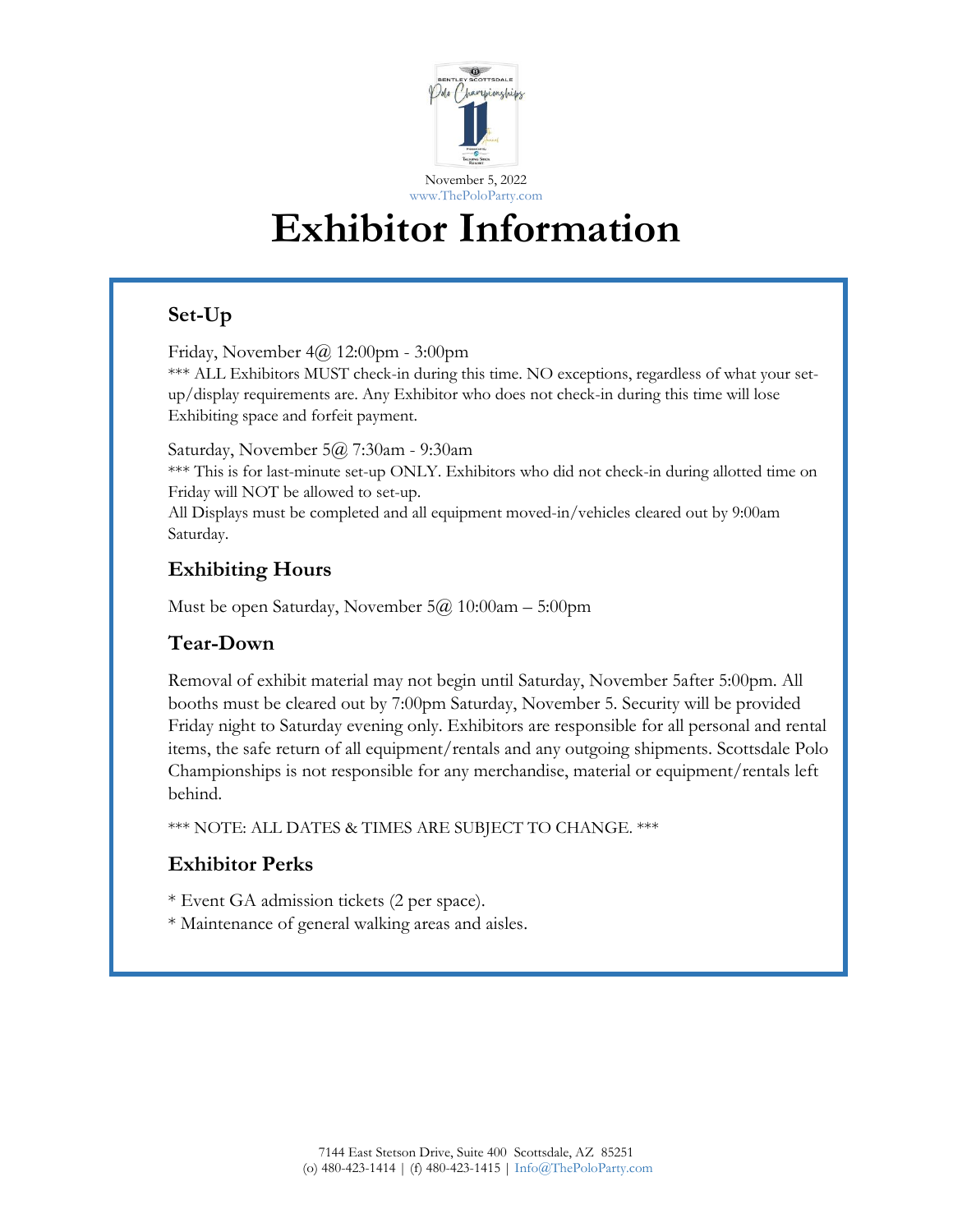

# **Exhibitor Space & Pricing**

The Exhibitor agrees to pay the event a non-refundable \$450 fee, which will include (1) shaded 10'x10' space (no sidewalls), (1) 8-foot table with black linen, (2) chairs and access to electricity (if requested at time of signing agreement). The Exhibitor is responsible for all signage, display items, equipment rentals and any other items used to animate the space.

## **BOOTH INFORMATION**

## **Exhibitor Check-In**

All Exhibitors must check-in before setting up to receive credentials, space assignment and other important information. No exceptions. Check-in will be located at the Box Office on-site Friday, November 4from 12:00pm to 3:00pm.

### **Parking**

Day-of parking and load-in/load-out details will be provided at a later date. Vehicles will be permitted to unload merchandise during and only during a designated timeframe and at a designated location. At no other time are vehicles allowed to be in the designated Loading Zone.

### **Exhibitor Passes**

Each Exhibitor will receive (2) GA admission tickets, per 10'x10' space purchased.

## **Electric and Equipment Rentals**

All Exhibitors are responsible for providing their own extension cords/cables and power strip/s to access electrical service. All Exhibitors are responsible for ordering and paying for any equipment or display items they may need. Please note electrical needs where prompted on the Agreement To Exhibit page. Electricity will not be available day of event and must be requested at time of registration.

### **Tax, License and Permit**

The City of Scottsdale and the State of Arizona Department of Revenue require a Sales Tax License. The Inspector has asked that you file early to avoid any complication that may arise. If you already have these Sales Tax Permits, please have a copy available as proof. **All licenses must be paid for and obtained prior to move-in of the event on Friday, November 4, 2022.**

### **Sampling**

NO food or beverage is allowed to be sampled on-site. Failure to comply will result in immediate ejection from the Event and forfeit payment.

### **Insurance (see additional pages for comprehensive details)**

Exhibitors must provide proof of any and all insurance necessary to protect the Exhibitor and the following (4) entities: Scottsdale Polo Championships, LLC; Rose+Moser+Allyn Public & Online Relations, LLC; the Bureau of Reclamation; the City of Scottsdale.

**Continued on next page…**

**Insurance, continued…**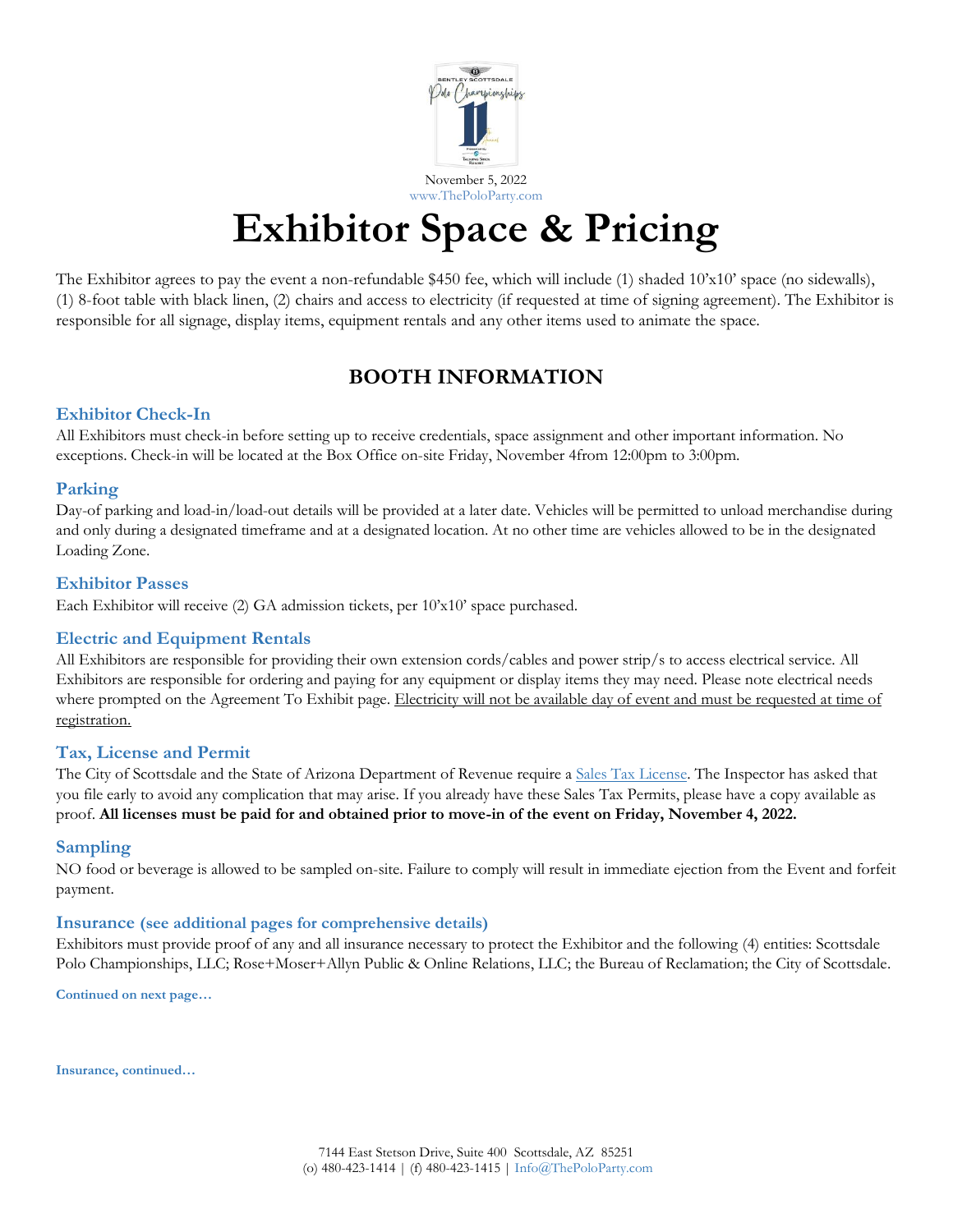

All (4) entities must be named as "additional insured" on the Exhibitor's policy, AND proof of this (in the form of a Certificate of Insurance (COI) for EACH (4) entities) MUST be submitted to Event by October 15, 2022. Addresses for each (4) entities (below) MUST be included on EACH Certificate of Insurance in the Certificate Holder space.

Scottsdale Polo Championships, LLC/Bentley Scottsdale Polo Championships 7144 East Stetson Drive, Suite 400, Scottsdale, AZ 85251

Rose+Moser+Allyn Public & Online Relations, LLC 7144 East Stetson Drive, Suite 400, Scottsdale, AZ 85251

Bureau of Reclamation 6150 West Thunderbird Road, Glendale, AZ 85306

City of Scottsdale 16601 North Pima Road, Scottsdale, AZ 85260

*NOTE: If standard ACORD Certificate of Insurance form is used, the phrases in the cancellation provision "endeavor to" and "but failure to mail such notice shall impose no obligation or liability of any kind upon the company, its agents or representatives" shall be deleted.* 

EACH entity MUST receive a SEPARATE Certificate of Insurance showing EACH of the following types of insurance:

- 1. Occurrence form Commercial General Liability with limits of not less than \$1,000,000 for each occurrence, \$2,000,000 Products and Completed Operations Annual Aggregate, and a \$2,000,000 General Aggregate.
- 2. Automobile Liability with a limit of \$1,000,000 each accident. *You are only required to provide this if you plan to bring a vehicle onto the event site for set-up or tear-down. If you chose not to provide these certificates of insurance, please complete the Commercial Automobile Insurance Waiver in the following pages and return with your signed contract.*
- 3. Statutory Workers' Compensation and Employers Liability of not less than \$100,000 each accident, \$100,000 disease each employee and \$500,000 disease policy limit. *You are only required to provide this if you have two or more full-time employees, per Arizona statute. If you chose not to provide these certificates of insurance, OR if you do not have more than two full-time employees, please complete the Worker's Compensation Waiver in the following pages and return with your signed contract.*
- 4. Licensee's insurance as primary.
- 5. A Waiver Of Subrogation in favor of each entity. *Should insurance carrier be unable to provide waiver, it must be noted on certificate.*

*NOTE: EACH entity, its representatives, agents and employees, is an Additional Insured under Commercial General Liability and Auto Liability. All cited insurance shall be primary coverage and waive rights of recovery (subrogation), including Workers Compensation, against EACH entity. No policy shall be canceled or materially changed without (30) days advance written notice. Certificate not valid unless signed by authorized representative of insurance company.* 

### **Any Exhibitor who has not submitted this documentation by October 15, 2022 will not be allowed to exhibit on-site.**

We understand Insurance can be a complicated thing. We recommend forwarding this exact language to your insurance provider so they can assist and provide you with the correct documentation. If you are in need of an insurance provider, please let us know and we can put you in touch with our preferred provider.

### *Failure to comply with the above requirements will result in the loss of your space assignment. All monies are non-refundable.*

*Absolutely no subleasing of booth space. There will be no verbal solicitation outside of your rental space. No microphones allowed. No wholesale, discount, specials or sale signs and/or banners allowed. Exhibits not to exceed 8ft in height without approval from Exhibitor Management, Scottsdale Polo Championships.*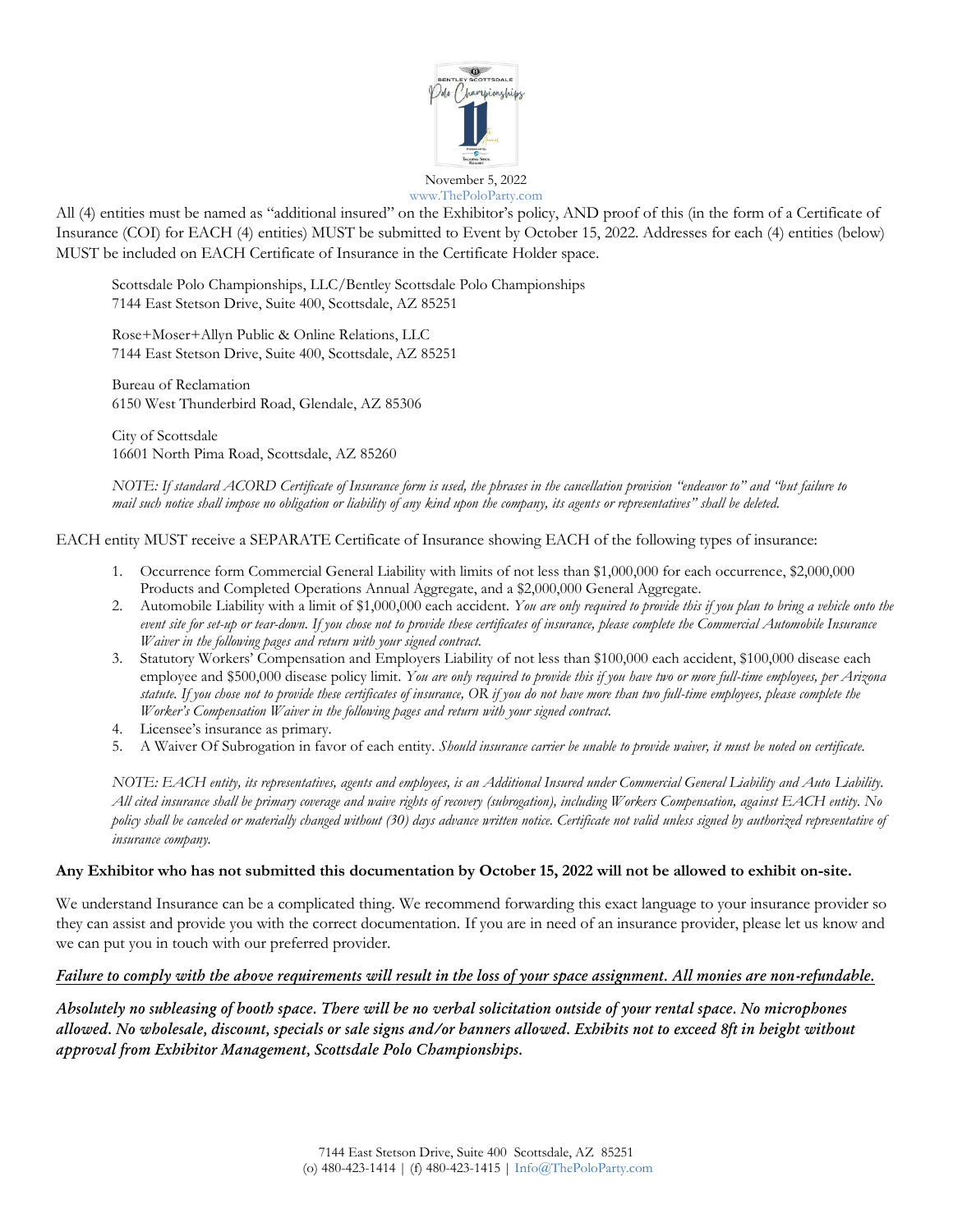

## **Exhibitor Health and Safety Waiver Vendor Disclaimer**

I am a Sole Proprietor/Executive Officer/Partner, doing business as

I acknowledge that I am voluntarily attending the event, will adhere to social distancing policies, and assume all risks related to exposure to COVID-19. The Scottsdale Polo Championships, WestWorld of Scottsdale, City of Scottsdale and associated parties assume no risk.

 $\overline{\phantom{a}}$  , and the contribution of the contribution of the contribution of the contribution of the contribution of the contribution of the contribution of the contribution of the contribution of the contribution of the

In the event of poor weather or new government restrictions on Saturday, November 5th festivities will take place on Sunday, November 6th. If poor weather or restrictions are present that day the event will take place on TBD date. If the TBD date also has poor weather or restrictions the event will take place the next day on Sunday. If that date also has inclement weather or restrictions, all ticket, sideline parking and table purchases shall be applied to the Fall 2022 Bentley Scottsdale Polo Championships. In the event it does not take place full refunds shall be provided.

All vendors/exhbitors assumes all risks incident to the Bentley Scottsdale Polo Championships or related events, including the risk of lost, stolen or damaged property or personal injury.

Vendor/Exhibitor admission may be refused or ejected in the sole discretion of Scottsdale Polo Championships, LLC. Scottsdale Polo Championships, LLC may refuse admission to, or eject, any vendor/exhibitor who is deemed to be disorderly, or who fails to comply with these terms or any and all security measures.

Signed: \_\_\_\_\_\_\_\_\_\_\_\_\_\_\_\_\_\_\_\_\_\_\_\_\_\_\_\_\_\_\_\_\_\_\_\_\_\_ \_\_\_\_\_\_\_\_\_\_\_\_\_\_\_\_\_\_\_\_\_\_\_\_\_\_\_\_

Sole Proprietor/Executive Officer/Partner Date

\_\_\_\_\_\_\_\_\_\_\_\_\_\_\_\_\_\_\_\_\_\_\_\_\_\_\_\_\_

Print Name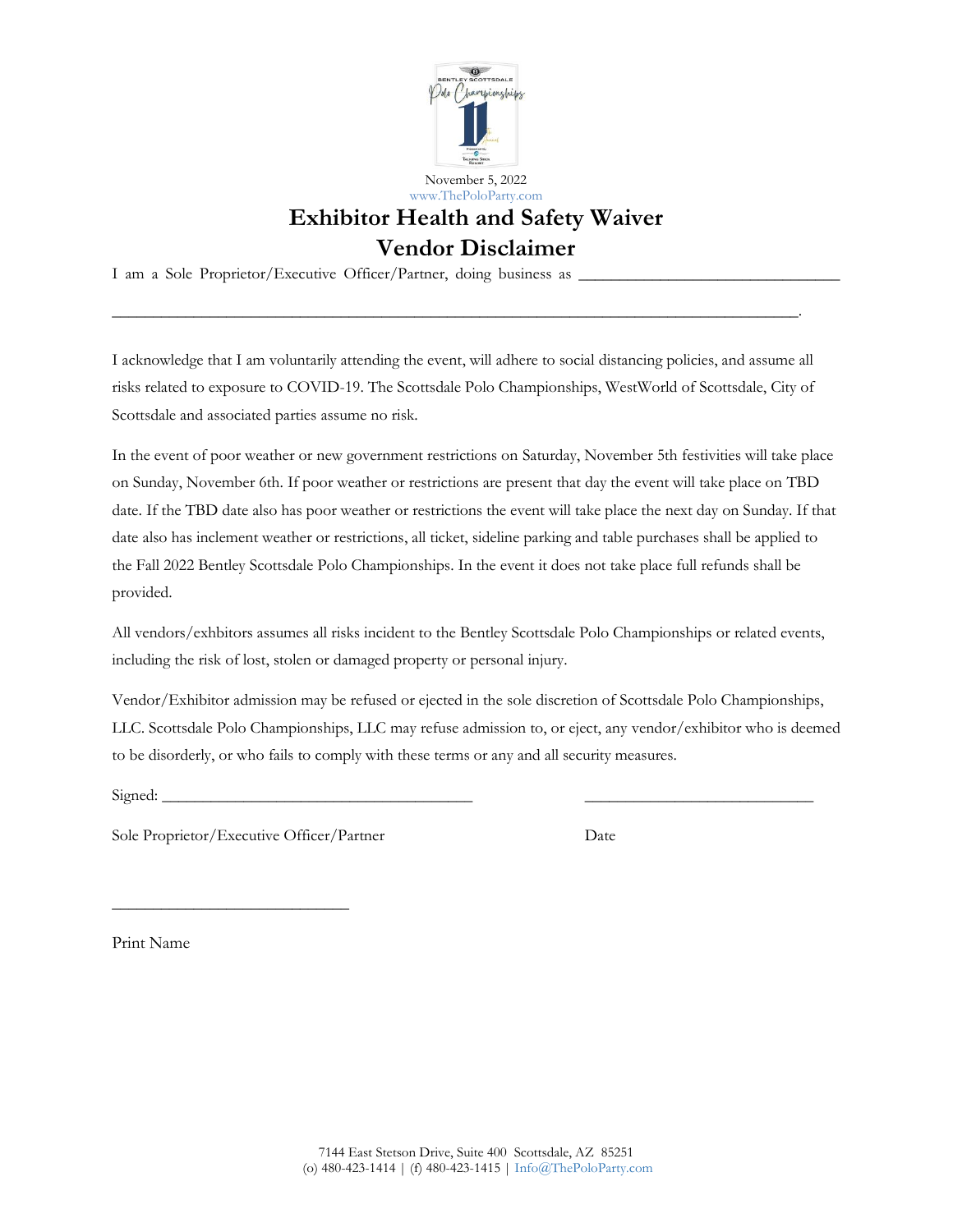

# **Commercial Automobile Insurance Waiver**

## **Sole Proprietors, Executive Officers, Partners**

I am a Sole Proprietor/Executive Officer/Partner, doing business as \_\_\_\_\_\_\_\_\_\_\_\_\_\_\_\_\_\_\_\_\_\_\_\_\_\_\_\_\_\_\_\_

I understand that if I have vehicles in my business name, I must maintain commercial automobile liability insurance per my agreement with the City of Scottsdale and/or Scottsdale Polo Championships, LLC.

\_\_\_\_\_\_\_\_\_\_\_\_\_\_\_\_\_\_\_\_\_\_\_\_\_\_\_\_\_\_\_\_\_\_\_\_\_\_\_\_\_\_\_\_\_\_\_\_\_\_\_\_\_\_\_\_\_\_\_\_\_\_\_\_\_\_\_\_\_\_\_\_\_\_\_\_\_\_\_\_\_\_\_\_.

 $Signed:$ 

Sole Proprietor/Executive Officer/Partner Date

 $\frac{1}{2}$  ,  $\frac{1}{2}$  ,  $\frac{1}{2}$  ,  $\frac{1}{2}$  ,  $\frac{1}{2}$  ,  $\frac{1}{2}$  ,  $\frac{1}{2}$  ,  $\frac{1}{2}$  ,  $\frac{1}{2}$  ,  $\frac{1}{2}$  ,  $\frac{1}{2}$  ,  $\frac{1}{2}$  ,  $\frac{1}{2}$  ,  $\frac{1}{2}$  ,  $\frac{1}{2}$  ,  $\frac{1}{2}$  ,  $\frac{1}{2}$  ,  $\frac{1}{2}$  ,  $\frac{1$ 

Print Name

 $\Box$  As proof of personal automobile insurance is required, please submit copies of insurance card(s) with completed form.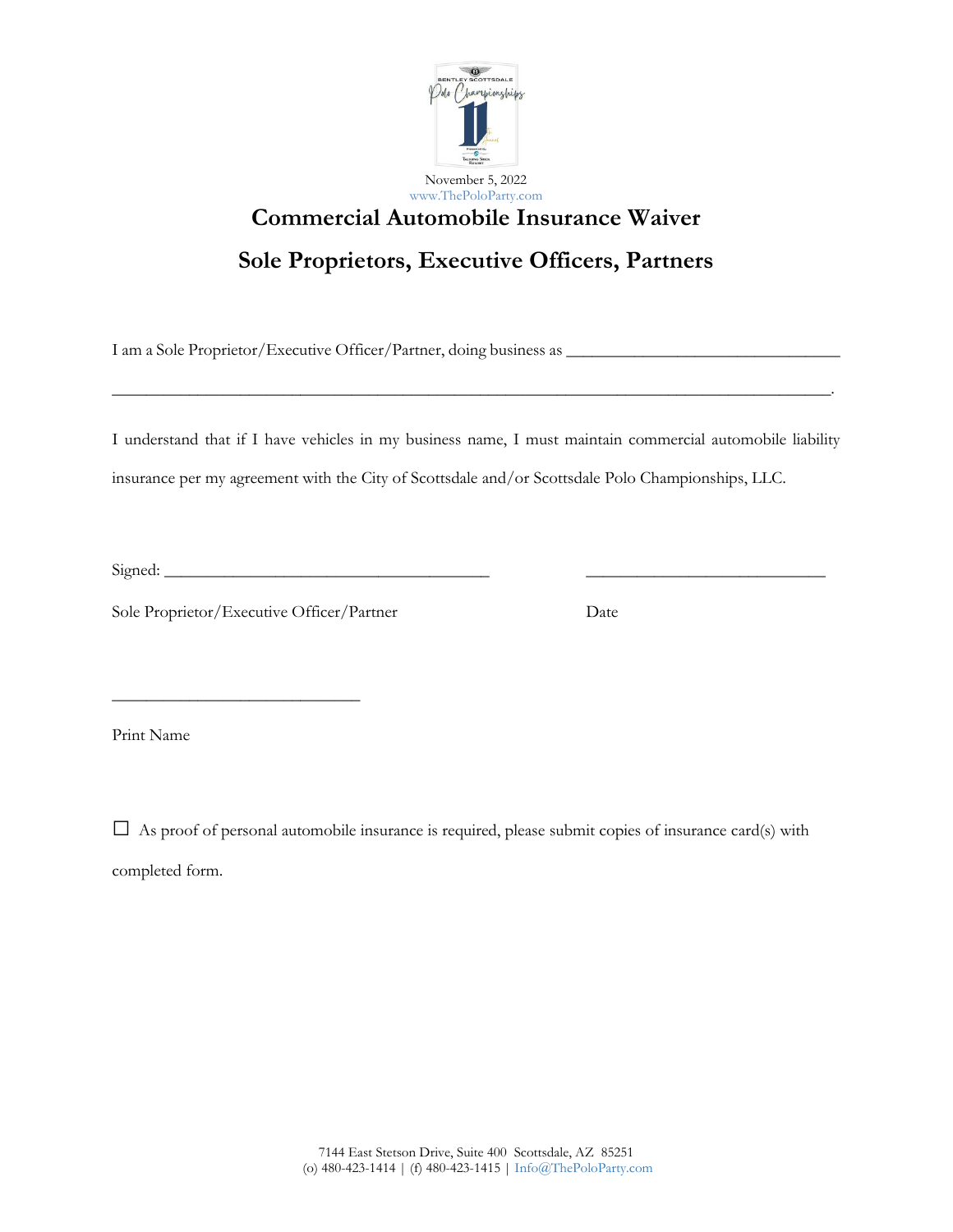

# **Worker's Compensation Waiver Sole Proprietors/Executive Officers/Partners**

I am a Sole Proprietor/Executive Officer/Partner, doing business as \_\_\_\_\_\_\_\_\_\_\_\_\_\_\_\_\_\_\_\_\_\_\_\_\_\_\_\_\_\_\_\_

I am not an employee of the City of Scottsdale or Scottsdale Polo Championships, LLC for Workers' Compensation purposes and, therefore, I, or any employees, am not entitled to Workers' Compensation benefits from the City of Scottsdale or Scottsdale Polo Championships, LLC. I understand if I have any employees working for me, I must maintain Workers' Compensation on Employees per Arizona Statutes.

\_\_\_\_\_\_\_\_\_\_\_\_\_\_\_\_\_\_\_\_\_\_\_\_\_\_\_\_\_\_\_\_\_\_\_\_\_\_\_\_\_\_\_\_\_\_\_\_\_\_\_\_\_\_\_\_\_\_\_\_\_\_\_\_\_\_\_\_\_\_\_\_\_\_\_\_\_\_\_\_\_\_\_\_.

 $Signed:$ 

\_\_\_\_\_\_\_\_\_\_\_\_\_\_\_\_\_\_\_\_\_\_\_\_\_\_\_\_\_

Sole Proprietor/Executive Officer/Partner Date

Print Name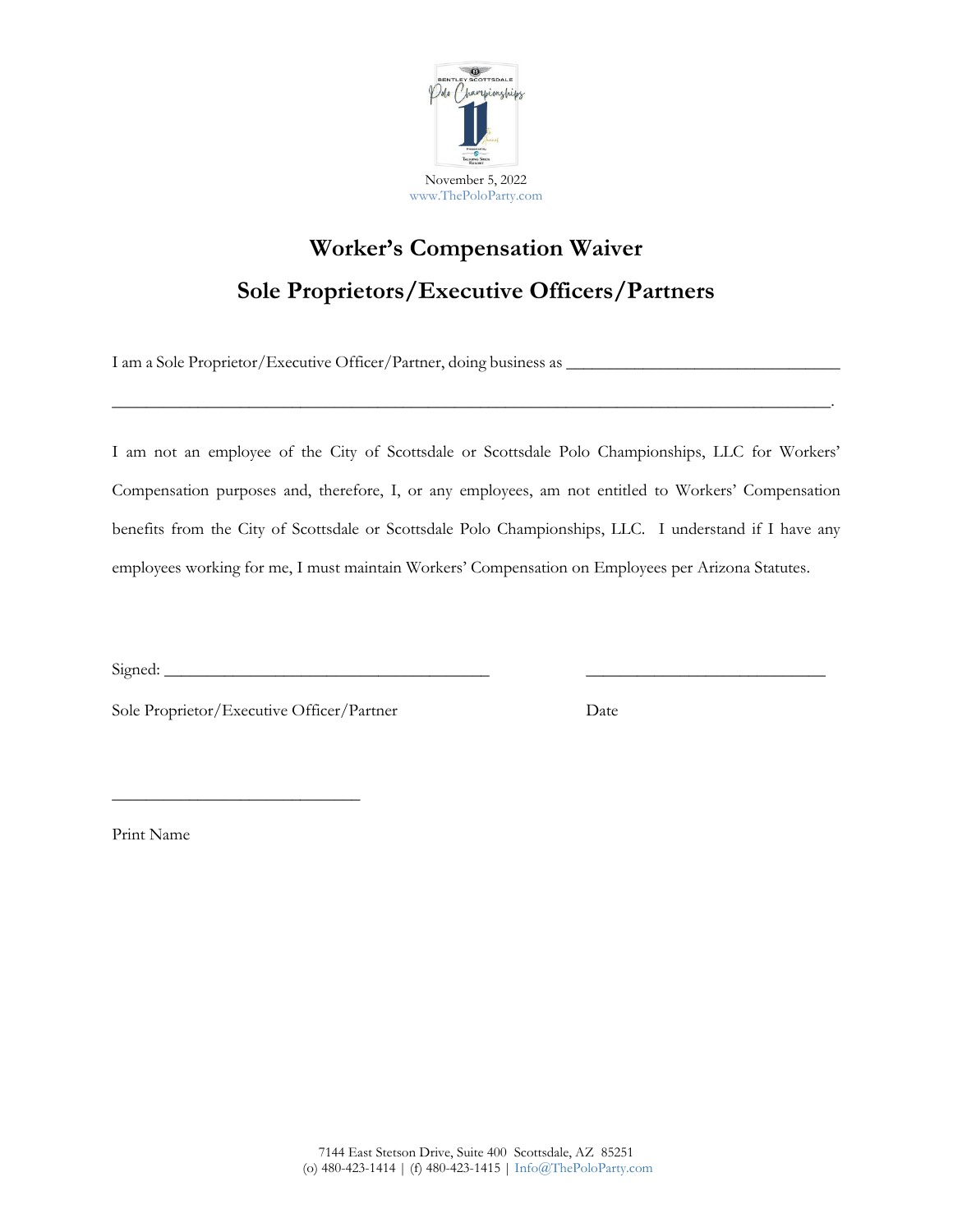

# **Agreement To Exhibit**

#### **Exhibitor Information**

| ELECTRICAL SERVICE NEEDED (not available day of event, must be requested at time of registration)                            |                                                                                                                                                            |                      |                            |
|------------------------------------------------------------------------------------------------------------------------------|------------------------------------------------------------------------------------------------------------------------------------------------------------|----------------------|----------------------------|
|                                                                                                                              |                                                                                                                                                            |                      |                            |
|                                                                                                                              |                                                                                                                                                            |                      |                            |
| YOU MUST SUBMIT A WRITTEN REQUEST TO EXHIBITION MANAGEMENT TO CHANGE/ADD MERCHANDISE/ MATERIAL TO ABOVE LIST.                |                                                                                                                                                            |                      |                            |
|                                                                                                                              | <b>Event &amp; Payment Information</b>                                                                                                                     |                      |                            |
|                                                                                                                              | BOOTH SIZE ________________________(Booths not to exceed 10' in height. Absolutely no overflow into aisles or fire lanes allowed. Sold in 10' increments.) |                      |                            |
|                                                                                                                              |                                                                                                                                                            |                      |                            |
| METHOD OF PAYMENT AND AMOUNT (Select payment method, and complete amount/s below.)                                           |                                                                                                                                                            |                      |                            |
| $\Box$ PAYMENT IN FULL $\Box$ $\Box$ $\Box$ DEPOSIT $\Box$ (50% required upon confirmation. Balance due 10/01/2022.)         |                                                                                                                                                            |                      |                            |
| □ CHECK NUMBER ________________ (Payable to Scottsdale Polo Championships.)                                                  |                                                                                                                                                            |                      | <b>FOR OFFICE USE ONLY</b> |
| $\square$ CREDIT CARD AUTHORIZATION $\square$ VISA $\square$ MASTERCARD $\square$ AMEX                                       |                                                                                                                                                            |                      |                            |
|                                                                                                                              |                                                                                                                                                            |                      | Recipient's Initials       |
|                                                                                                                              |                                                                                                                                                            |                      |                            |
| CARDHOLDER NAME                                                                                                              |                                                                                                                                                            | Recipient's Initials |                            |
| CARDHOLDER SIGNATURE<br>(SIGNATURE AUTHORIZES EVENT TO CHARGE DEPOSIT UPON CONTRACT RECEIPT, AND BALANCE DUE ON 11/01/2022.) |                                                                                                                                                            |                      |                            |
| THERE WILL BE A \$50.00 CHARGE FOR RETURNED CHECKS AND FOR EACH DECLINED CREDIT CARD ATTEMPT.                                |                                                                                                                                                            |                      |                            |

**Continued on next page…**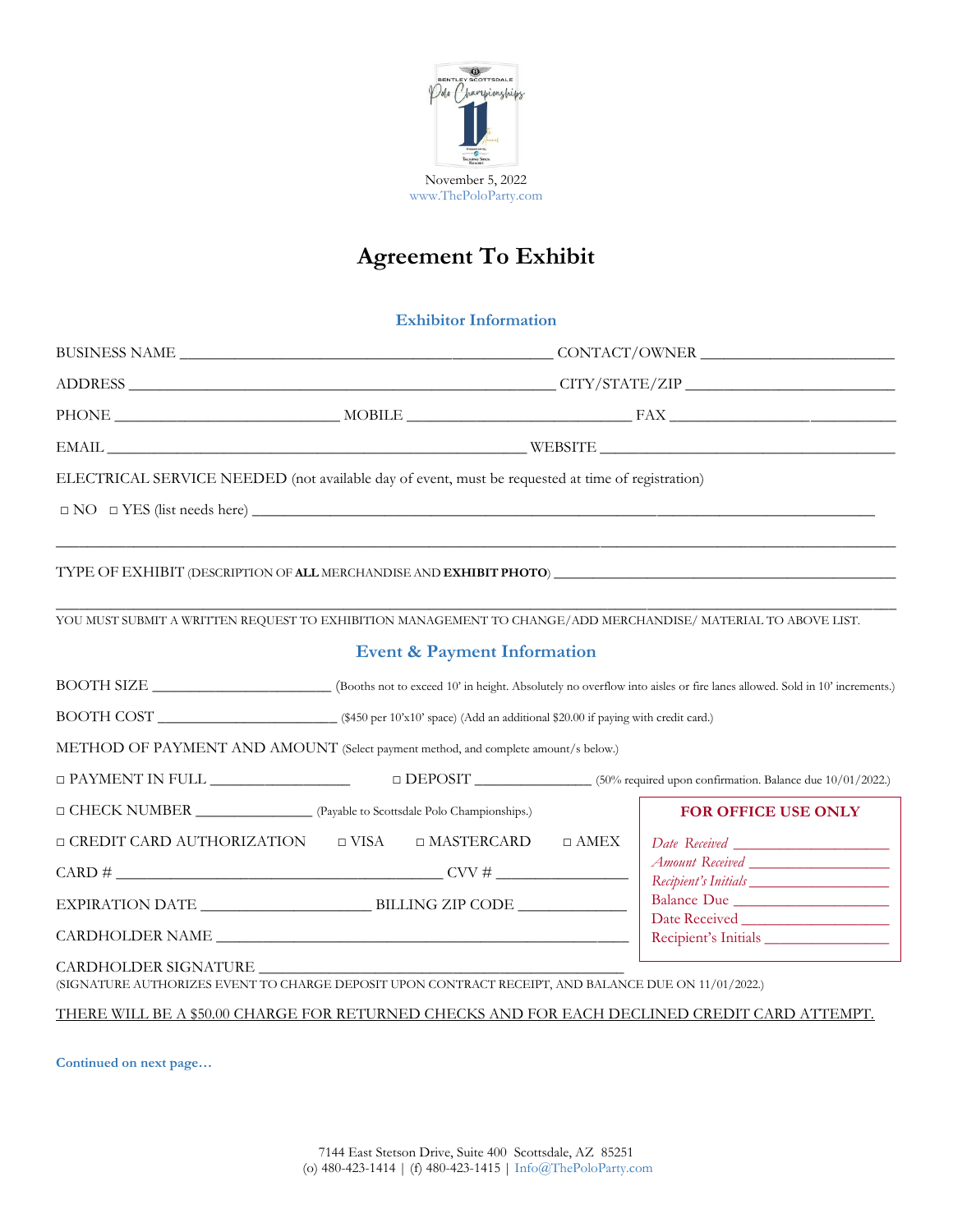

**Agreement To Exhibit, continued…**

## **Deposit & Payment Policy**

This Agreement must be signed by a duly authorized agent of the Exhibitor and accompanied by an initial deposit of 50% of the total payment due upon confirmation, with the balance due on 10/15/2022. Failure to comply with the above payment schedule will result in loss of payments made to date and loss of exposition space. **NO REFUNDS.** BY EXECUTING THIS APPLICATION AND CONTRACT, THE EXHIBITOR AGREES TO ABIDE BY ALL OF THE TERMS, CONDITIONS, RULES AND REGULATIONS HEREOF GOVERNING THE **2022 BENTLEY SCOTTSDALE POLO CHAMPIONSHIPS** AS DESCRIBED HEREON AND IN THE FOLLOWING PAGES OF THIS AGREEMENT. Please read all rules and regulations on following pages. Such rules and regulations are hereby expressly incorporated herein by reference and agreed to by Exhibitor.

| Authorized Signature: | Date:                                     |
|-----------------------|-------------------------------------------|
| Title:                |                                           |
| Accepted by:          | (Exhibit Management Representative) Date: |

**Pelase return this contract, proof of Insurance and Payment Information to:**

**Scottsdale Polo Championships Attn: Exhibition Management 7144 East Stetson Drive, Suite 400 Scottsdale, AZ 85251**

**OR**

**Info@ThePoloParty.com**

**NO LATER THAN OCTOBER 15, 2022**

**Exhibitor Agreement for The Bentley Scottsdale Polo Championships \* This is a mandatory reading. (3 pages) \***

7144 East Stetson Drive, Suite 400 Scottsdale, AZ 85251 (o) 480-423-1414 | (f) 480-423-1415 | Info@ThePoloParty.com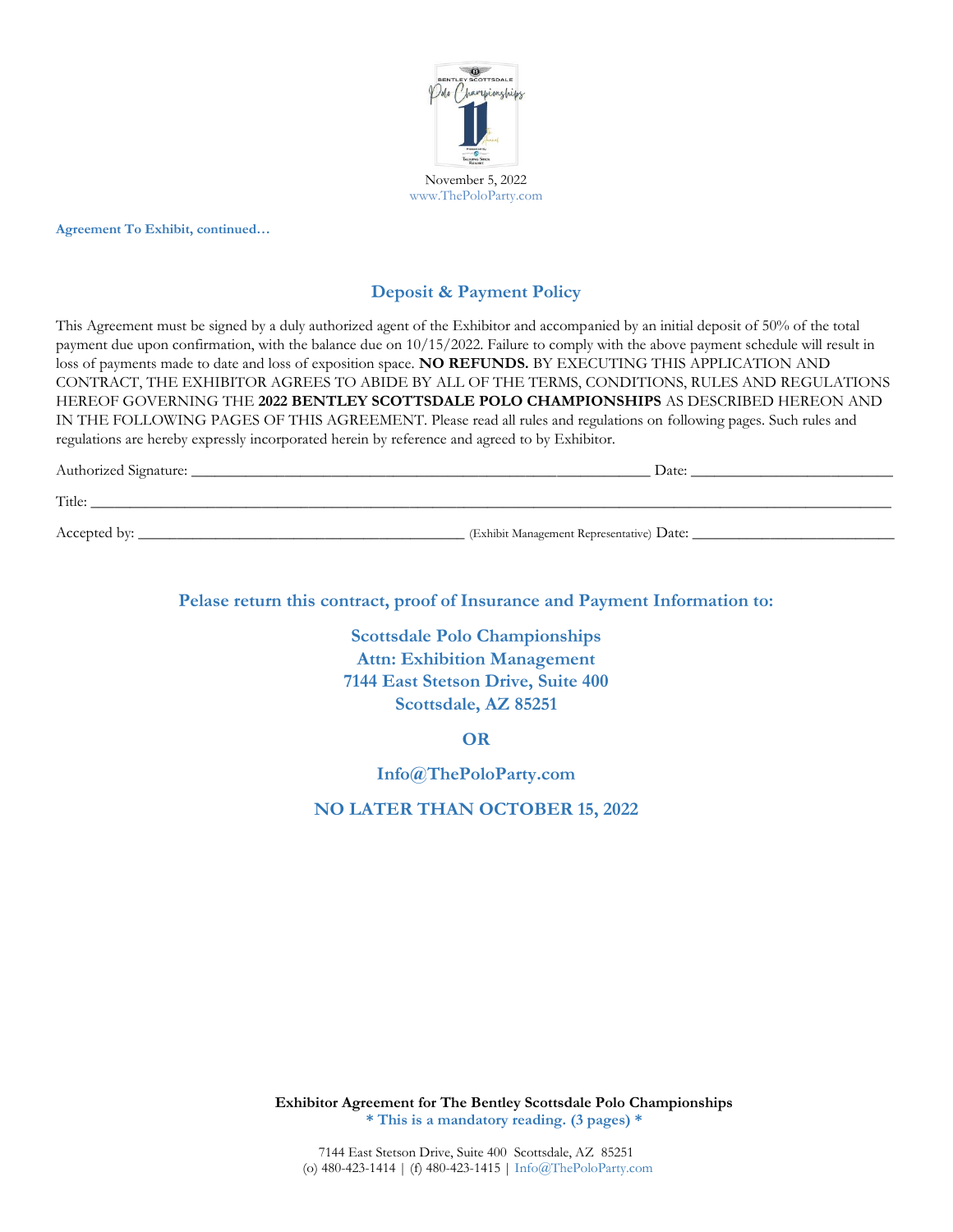

**1.** Scottsdale Polo Championships, LLC reserves the right to reject any potential exhibitor for the Event.

**2.** Scottsdale Polo Championships, LLC reserves the right to choose certain sponsors for the Event. Accordingly, Scottsdale Polo Championships, LLC reserves the right to require exhibitors to sell product of selected sponsors chosen by Scottsdale Polo Championships, LLC. Additionally, Scottsdale Polo Championships, LLC has the right to require exhibitors to comply with all conditions and requirements set forth by the chosen sponsor.

**3. SPACE ASSIGNMENT:** Exhibition Management cannot guarantee that it will assign Exhibitor the exhibit space includes all goods, equipment, inventory, merchandise, records and other personal property and all fixtures, improvements requested or promised. Exhibitor agrees to accept the exhibit space assigned by the Exhibition Management regardless of the date Exhibitor's application is received. Exhibitor further agrees to accept reassignment of exhibit space at any time before or during the Event in the event that Exhibition Management, at its sole and complete discretion, deems such reassignment necessary or advisable for any reason whatsoever. Exhibitor agrees to bear all costs and expenses associated with respect to any such relocation or reassignment and to indemnify and hold Exhibition Management harmless for all such damages, costs or expenses.

4. NON-REFUNDABLE FEE: Except as expressly set forth herein to the contrary, no part of the Exhibit Space reservation fee or the balance paid for Exhibit Space shall be refunded should Exhibitor elect not to become an Exhibitor. This is applicable for any reason. No part of the rental fee assessed will be refunded in the event that Exhibitor does not use all of the Exhibit Space assigned, or in the event that Exhibitor only uses such space for part of the exhibit time.

**5. EXHIBITION HOURS:** Exhibitor shall identify themselves to Exhibition Management and maintain a responsible and betterments placed in or about the Assigned Space, belonging to Exhibitor or any person connected with, or claiming under or through Exhibitor. Exhibitor agrees to indemnity the owner or operator of the Exposition Facility, Exhibition Management, and their agents, officers and employees and save them harmless from all loss or claims, including reasonable attorney's fees and costs in defending a claim, arising, out of loss or damage to Exhibitor's property belonging to others. Exhibitor agrees to indemnity and hold harmless from and with respect to any and all claims, causes of action, liabilities, losses, costs, damages or expenses resulting or arising from any and all injuries to or death of a person or animal visiting or usin the Assigned Space; or for injury or damage to any property of the Exhibitor or any visitor situated in or about the Assigned Space, whether caused by fire, accident, vandalism, theft or other loss, and whether or not such loss, cost, liability or expense, was caused by the act, omission or negligence or otherwise of the owner or operator of the Exposition Facility, Exhibition Management, and their agents, officers, or employees.

**6. SPACE PLANS AND DESIGN:** The design and plans for the construction of all exhibits must be approved by Exhibition Management, and any plans or specifications for such design, decoration and/or construction not described in or attached to this form must be submitted to Exhibition Management for its approval at least thirty (30) days prior to the first Exhibit date. To the extent that the Exhibit is then existing, a photograph of the proposed Exhibit should be affixed to the form or otherwise submitted to Exhibition Management. Exhibition Management reserves the right to order changes in the design, decoration, and plans for the construction of any exhibit at any time before or during the Exposition if, in the opinion of Exhibition Management, such change is needed to maintain the good order, appearance and/or theme of the Exhibition. Exhibitor agrees to be solely responsible for any and all damages, costs or expenses associated with such changes and to indemnify and hold Exhibition Management harmless for any damages, and costs or expenses relating to such changes.

**7. SET-UP:** Exhibitor must have completed the set up and construction of its Assigned Space by the specified time and date. Failure to be set up by the designated time and date, will cause Exhibitor to lose its reserved place and forfeit the Assigned Space, and any reservation and rental fees then paid in connection therewith. If an exhibit fails to arrive timely for set up, Exhibitor is nevertheless responsible for the payment of all exhibit space reservation and rental fees.

8. LOST SHIPMENTS: Neither Exhibition Management, nor the owner or operator of the Exposition facility shall be liable or otherwise responsible for lost shipments to or from the Exposition, or for any type of moving cost, including damages incurred in the course of moving.

**9. USE OF THE ASSIGNED SPACE: a.** Exhibitor must not obstruct the view of an adjoining Exhibitor's Assigned Space, nor permit Exhibitors exhibit to be placed or operated in any manner offensive or objectionable, in the opinion of the Exhibition Management, to the adjacent or surrounding exhibitors or to the Event as a whole. Booth not to exceed 8' in height. **b.** No sound systems, musical instruments, noise makers, loudspeakers, microphones or other sound amplification of broadcasting devices of any kind may be used without the prior written consent of the Exhibition Management. **c.** Exhibitor must have the written consent of the Exhibition Management to conduct a drawing, raffle or any other promotion of any kind where the ability to succeed is predicated on chance. **d.** No decorations, signs, banners, billboards, advertising matter, or other displays of any kind or character will be allowed in the aisles or public passageways or attached to the tents, walls or posts. **e.** Exhibitor may not display any sign offering wholesale, discount or sale prices. f. General distribution of brochures, pamphlets, leaflets, flyers, newspapers, magazines or other literature of promotional materials of any kind or character is strictly prohibited. Exhibitor may make advertising or promotional literature available to customers and invitees on counter space or otherwise within the Assigned Space upon specific request therefrom. Notwithstanding the foregoing, materials designed to be stuck to walls, car bumpers, etc. shall not be distributed by Exhibitor under any circumstances. Balloons, hats, tee-shirts and similar promotional or advertising materials bearing logos of the Exhibitor shall not be distributed free of charge to customer without prior written approval of the Exhibition Management. **g.** Solicitation of funds for any political, educational or charitable corporation or association or any other corporation, association, group, individual or cause of any kind or character is strictly prohibited. **h.** Exhibitor shall be responsible for the supervision, control and maintenance of the Assigned Space during<br>the confines of the Event Complex. **j.** The Assigned Space shall be returned to the Exhibition Management in original condition. Exhibitor is obligated to and agrees to pay promptly any and all damage to the Exposition facility, or to its equipment, which damage is caused by Exhibitor, its agents, invitees, or other visitors to the Assigned Space. **k.** Exhibitor will comply with the Rules and Regulations promulgated by Exhibition Management. Notice of the Rules and Regulations will be posted or given to Exhibitor.

**10. SAFETY RULES: a.** Exhibitor shall take all necessary precautions for the safety of Exhibitor's employees, invitees, agents and visitors and other exhibitors. Exhibitor shall take all reasonable steps to insure that the Assigned Space complies with all applicable federal, state and municipal laws, building codes and ordinances in order to insure against accident or injury. **b.** All decorations made of paper, paper products, or cloth must be flameproof or flame retardant to the satisfaction of the Fire Marshall. c. No exhibits using open flame are permitted except as approved in writing by the Fire Marshall or his designate. d. Decorations around fire extinguishers, standpipes or exits must be placed so as not to interfere with the accessibility to, or view of, the same. **e.** No firearms or ammunition for firearms shall be allowed in and Assigned Space unless the Exhibitor is a licensed firearms dealer and the exhibit relates primarily to the sale of firearms. In such event, the Exhibitor shall be required to comply with all federal, state and local statutes or ordinance relating to the display and sale of such materials.

#### **Continued on next page…**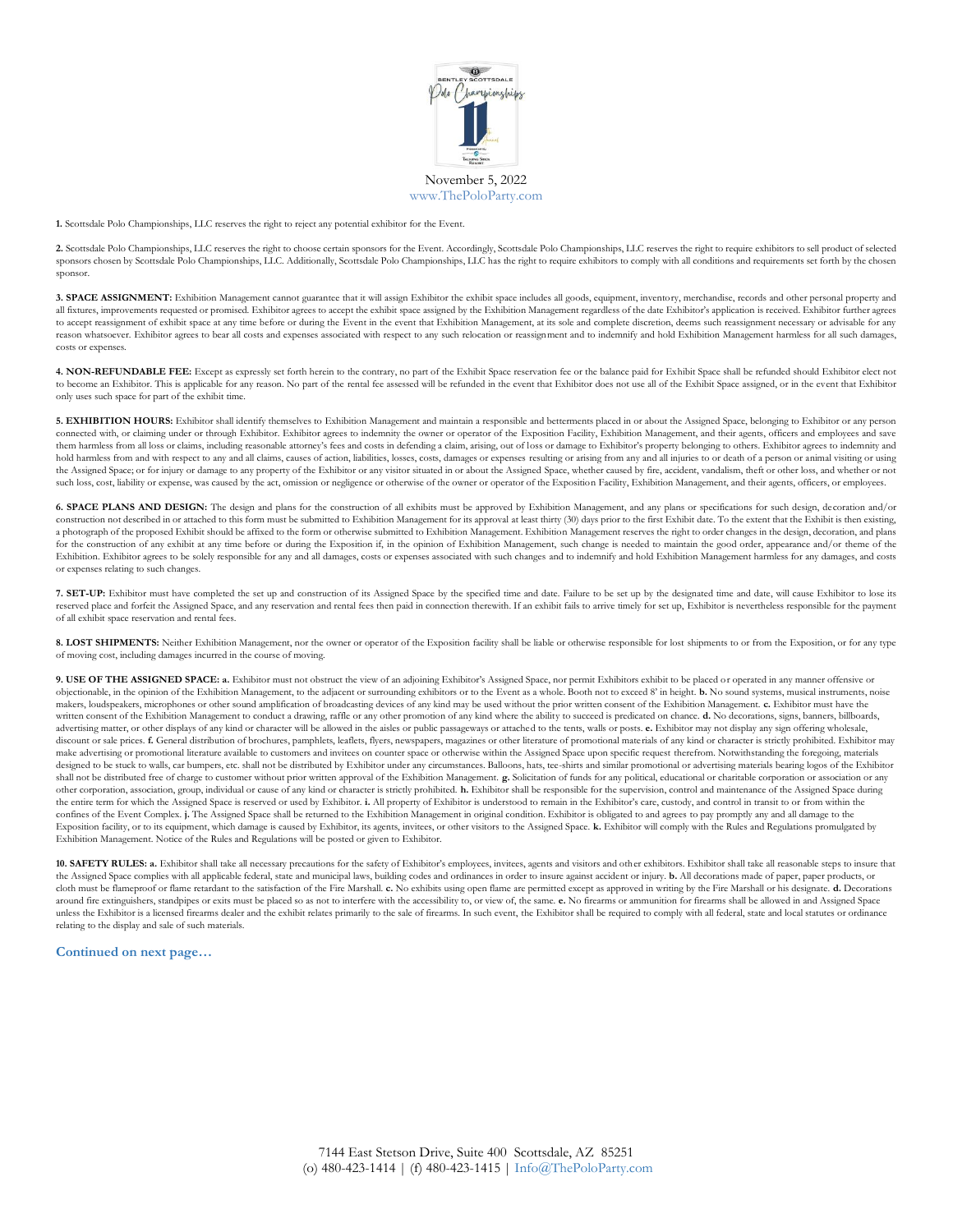

#### **Mandatory reading, continued…**

**11. REMOVAL OF EXHIBITS BY THE EXHIBITION MANAGEMENT:** Exhibition Management reserves the right to prohibit, close, and remove any exhibit which, in the Exhibition Management's sole opinion and judgment (i) detracts from the general character of the Event; (ii) engages in business or activities substantially different from those represented to Exhibitor Management in connection with this Application or is not otherwise in keeping with the tradition or character of the Event; (iii) engages in false or deceptive business practices during the Event; or (iv) is otherwise in violation of any of the Rules and Regulations established by Exhibition Management. If an exhibit is prohibited under the terms of this paragraph, Exhibition Management shall have the right, but not the obligation, to remove the exhibit or any other property of the Exhibitor situated within or about the Assigned Space with or without notice to Exhibitor. Any such removal shall be at Exhibitor's sole cost and expense, and Exhibitor shall immediately reimburse Exhibition Management for all such cost and expense incurred by Exhibition Management and to indemnify and hold exhibition Management harmless from and with respect to any damages, cost or liabilities related to such removal. In the event of removal of an exhibit pursuant to this paragraph, Exhibitor shall not be entitled to any refund or monies paid to Exhibition Management but shall forfeit all such payments.

12. DISMANTLING OF EXHIBITS: Exhibitor shall not dismantle or remove any portion of an exhibit, or any equipment or property associated with an exhibit, earlier than one hour after the close of the Event. The Exhibitor's exhibit and all other property of the Exhibitor must be removed from the premises within (2) hours after the close of the show, unless otherwise agreed to in writing by Exhibition Management. In the event Exhibitor fails to vacate the Assigned Space within the allotted time, Exhibition Management may, and is hereby authorized by Exhibitor to be Exhibitor's agent to, remove or cause to remove the exhibit and all property of Exhibitor situated in or about the Assigned Space, and to store the same at the sole cost and expense of Exhibitor. The Exhibitor shall hold harmless Exhibition Management for any cost or liability incurred in connection with such removal.

13. LIABILITY: Exhibitor agrees to use and occupy the Assigned Space at Exhibitor's own risk and hereby releases the Exhibition Management, its agents, officers, employees and invitees from all claims for any damage, loss or injury to persons or property to the full extent permitted by law occurring in or about the Assigned Space, including, but not limited to, damages resulting from the acts of other exhibitors, theft, vandalism, fire and other casualty damage or damage arising out of any defects in the premises. Exhibitor also assumes all risk of loss or damage to Exhibitor's property. Exhibitor assumes the risk that loss or damage to Exhibitor property or to the Assigned Space may result in loss of income, profits or good will to the business of Exhibitor or other persons interested in Exhibitor's property. Exhibitor releases and holds the owner or operator of the Exposition Facility, Exposition Management, and their agents, officers, and employees harmless from liability for these losses or damage, accept if arising out of gross negligence or willful misconduct. Exhibitor's property includes all goods, equipment, inventory, merchandise, records and other personal property and all fixtures, improvements and betterments placed in or about the Assigned Space, belonging to Exhibitor or any person connected with, or claiming under or through Exhibitor. Exhibitor agrees to indemnity the owner or operator of the Exposition Facility, Exhibition Management, and their agents, officers and employees and save them harmless from all loss or claims, including reasonable attorney's fees and costs in defending a claim, arising, out of loss or damage to Exhibitor's property belonging to others. Exhibitor agrees to indemnity and hold harmless from and with respect to any and all claims, causes of action, liabilities, losses, costs, damages or expenses resulting or arising from any and all injuries to or death of a person or animal visiting or using the Assigned Space; or for injury or damage to any property of the Exhibitor or any visitor situated in or about the Assigned Space, whether caused by fire, accident, vandalism, theft or other loss, and whether or not such loss, cost, liability or expense, was caused by the act, omission or negligence or otherwise of the owner or operator of the Exposition Facility, Exhibition Management, and their agents, officers, or employees.

**14. INSURANCE:** Exhibitor shall be required to obtain and maintain at Exhibitor's sole cost and accept in full force and effect throughout the term of the Event the following policies insurance: **a.** *Worker's Compensation Insurance.* Worker's Compensation and Employer's Liability insurance as required by applicable State Law for all of Exhibitor's employees in any way involved with the exhibit. **b.** *General Liability Insurance.* Exhibitor shall maintain a broad form policy of comprehensive general liability insurance insuring owner and operator of the Exposition Facility, Exhibition Management, and Exhibitor against liability arising out of the use, occupancy or maintenance of the Assigned Space. The insurance will be for not less than \$1,000,000 each occurrence personal injury and property damage, \$2,000,000 general aggregate personal injury and property damage for all exhibitors including food vendors. The amount of the insurance will not limit the liability of the Exhibitor. The policy will contain cross-liability endorsements, if applicable, and will insure Exhibitor's performance of the indemnity provisions set forth in the Agreement. Coverages shall include: (i) Premises/Operations; (ii) Contingent Liability for Subcontractors; (iii) Product/Completed Operations; (iv) Personal and Advertising Injury; (v) Contractual Liability to insure the Indemnification (hold-harmless clauses contain in this Agreement). **c.** *Casualty Insurance.* Exhibitor will maintain fire, legal liability insurance including damage by fire, sprinkle damage, vandalism, malicious mischief and all perils customarily covered under extended coverage endorsements. Such insurance shall be in an amount equal to the replacement cost of any physical structure in which the Exhibit is located as well as all alterations, changes, decorations, additions, fixtures, equipment, furnishings, improvements and contents made there which are part of the Exhibit or which are placed within the Assigned Space. **d.** *Automobile Liability Insurance.* Exhibitor will maintain comprehensive automobile liability insurance for not less than \$1,000,000 combined single limit personal injury and property damage limits of liability, and providing coverage on all owned, non/owned, and hired automobiles of the Exhibitor. Exhibitor agrees to notify each insurance carrier of Exhibitor's assumption of risk, release and indemnification stated of. \*If Exhibitor fails to maintain any of the required insurance, Exhibition Management may, but is not obligated to, maintain the insurance at Exhibitor's sole cost and expense. Each insurance policy shall expressly provide that it is not subject to invalidation of the Exhibition Management's interest by reason of any act or omission on the part of the Exhibitor. \*Insurance will be with responsible carriers acceptable to Exhibition Management, and shall list each of the following as primary insured: (1) Scottsdale Polo Championships, LLC; (2) The Bentley Scottsdale Polo Championships; (3) Rose+Moser+Allyn Public & Online Relations; (4) the City of Scottsdale; (5) the U.S. Bureau of Reclamation. All (5) must be named as "additional insured" on the Exhibitor's policy, AND proof of this (in the form of a Certificate of Insurance) MUST be included with signed contract or final payment. Any Exhibitor who has not submitted this documentation by October 15, 2022 will not be allowed to exhibit on-site. \* Exhibitor will deliver to Exhibition Management certified copies of the policies of insurance or certificates evidencing the existence and the amounts of the insurance showing that the above insurance is in force and stating policy numbers, dates of expiration, limits of liability, and coverages thereunder by October 15, 2022. No policy shall be cancellable or subject to reduction of coverage or other modification accept after 10 days prior written notice to Exhibition Management. Exhibitor shall, at least three (3) days prior to the expiration of the policies, furnish Exhibition Management with renewals or "Binders" for the policies, or Exhibition Management may order the required insurance and charge the cost thereof to Exhibitor. All policies shall name Exhibition Management and Exhibitor, as co-insurers. All policies maintained by Exhibitor shall be written as primary policies, not contribution with and not in excess of coverage which Exhibition Management may carry. All such policies shall contain a provision that Exhibition Management, although named as an insured, shall nevertheless be entitled to recover under such policies for any loss occasioned to it, its officers, agents, and employees by reason of the negligence of Exhibitor. \* Exhibitor will not do anything or permit anything to be done or any hazardous condition to exist which shall invalidate or cause the cancellation of the insurance policies carried by Exhibitor, Exhibition Management, or the owner or the operator of the Exposition Facility. \*Exhibitor releases the Exhibition Management party from any and all liability or responsibility for loss or damage to property resulting from causes insured against, even if such casualty has been caused by the fault or negligence of Exhibition Management.

15. NO ASSIGNMENT OR SUBLETTING. Exhibitor shall have no right to assign, sublease, subcontract or share all or any portion of the Assigned Space. Such arrangements are absolutely prohibited and shall be deemed null and void.

**16. TAXES.** All sales taxes, FICA and other taxes arising out of or in connection with Exhibitor's use of the Assigned Space are the sole responsibility of the Exhibitor and Exhibitor hereby indemnify and holds Exhibiton and holds Exhibition Management harmless for and with respect to any and all such liabilities. **Continued on next page…**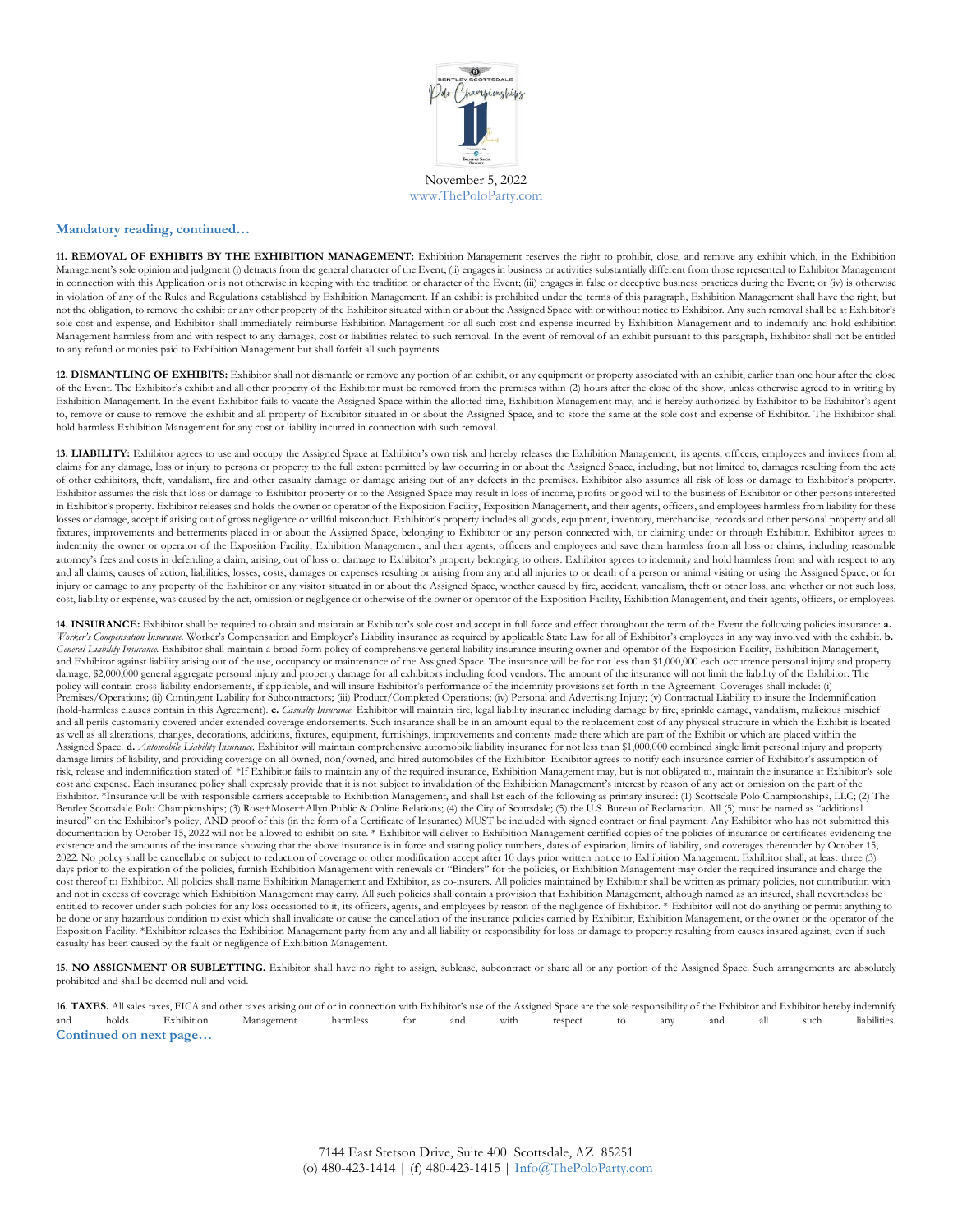

#### **Mandatory reading, continued…**

**17. COMPLIANCE WITH LAWS.** Exhibitor, his agents, employees, invitees and guests shall comply with all rules, regulations, and requirements of local and Fire Marshall, the Health Department, or any governmental entity having jurisdiction over the Exhibition. The Exhibitor may be required, at the Exhibition Management's option, to immediately cease its operations and vacate the Assigned Space if Exhibitor's exhibit, operation thereof, or the conduct of his agents, employees, invitees, or guests should be found to be in violation of any such rules, regulations, or requirements.

18. EVENT CANCELLATION/CURTAILMENT. It is agreed that if Exhibition Management in its sole discretion, deems that circumstances have arisen which dictate cancellation of the Exposition prior to the commencement of the Event, Exhibitor's sole right and remedy shall be the refund of all exhibit space reservation and rental fees paid by Exhibitor. Should Exhibition Management curtail the Event after its commencement, then Exhibitor's sole right and remedy shall be the refund of a prorated portion of the rental fee, based upon the number of full days eliminated from the Event as a ratio of the total days originally scheduled.

19. PROVISIONS AND DISPUTES. Each provision of the Application and Agreement is declared to be severable from every other provision. If any provision is held invalid, such invalidity shall not affect any other provision and all other provisions shall remain in full force and effect as if the invalid provision had not been included herein. All matters or disputes not covered by this Agreement shall be resolved by Exhibition Management. In the event of any dispute regarding the implementation of this Agreement, Exhibitor agrees to abide by the resolution, decision or ruling adopted by exhibition management.

20. LEGAL FEES AND COSTS. In the event that Exhibition Management is involved in any legal action in which it seeks to enforce any of the terms and provisions of this Agreement, Exhibition Management shall be entitled to recover all of its reasonable costs and expenses, including costs collection and attorney's fees. In the event that any action is filed in relation to this agreement, Exhibition Management and Exhibitor agree such an action shall be brought only in the courts in and for the State of Arizona, County of Maricopa, and/or the City of Scottsdale.

**21. HEALTH AND SAFETY.** Exhibitor, his agents, employees, invitees and guests shall comply with all rules, regulations, and requirements by CDC guidelines. All exhibitors, his agents and employees are voluntarily attending the event, will adhere by social distancing policies, and assume all risks related to exposure of COVID-19. The Scottsdale Polo Championships, WestWorld of Scottsdale, City of Scottsdale and associated parties assume no risk. Admission may be refused or ejected in the sole discretion of Scottsdale Polo Championships, LLC. Scottsdale Polo Championships, LLC may refused admission to, or eject any exhibitor who is deemed to be disorderly, or who fails to comply with these terms or any and all security/safety measures.

**22. MISCELLANEOUS.** This Application and Agreement: **a.** Contains the entire Agreement between the parties regarding the subject matter discussed herein; **b.** May not be modified in any manner, nor may any rights herein be waived accept by an instrument in writing signed by the party to be charged in such modification or waiver; **c.** Shall be binding upon and shall inure to the benefit of the parties hereto and their respective successors and assigns; **d.** Shall be construed in accordance with and governed by the laws of the State of Arizona.

I have reviewed the required readings and agree to abide by all policies and procedures

#### **INITIAL**

**\* This form must be signed and returned with your agreement to exhibit. \***